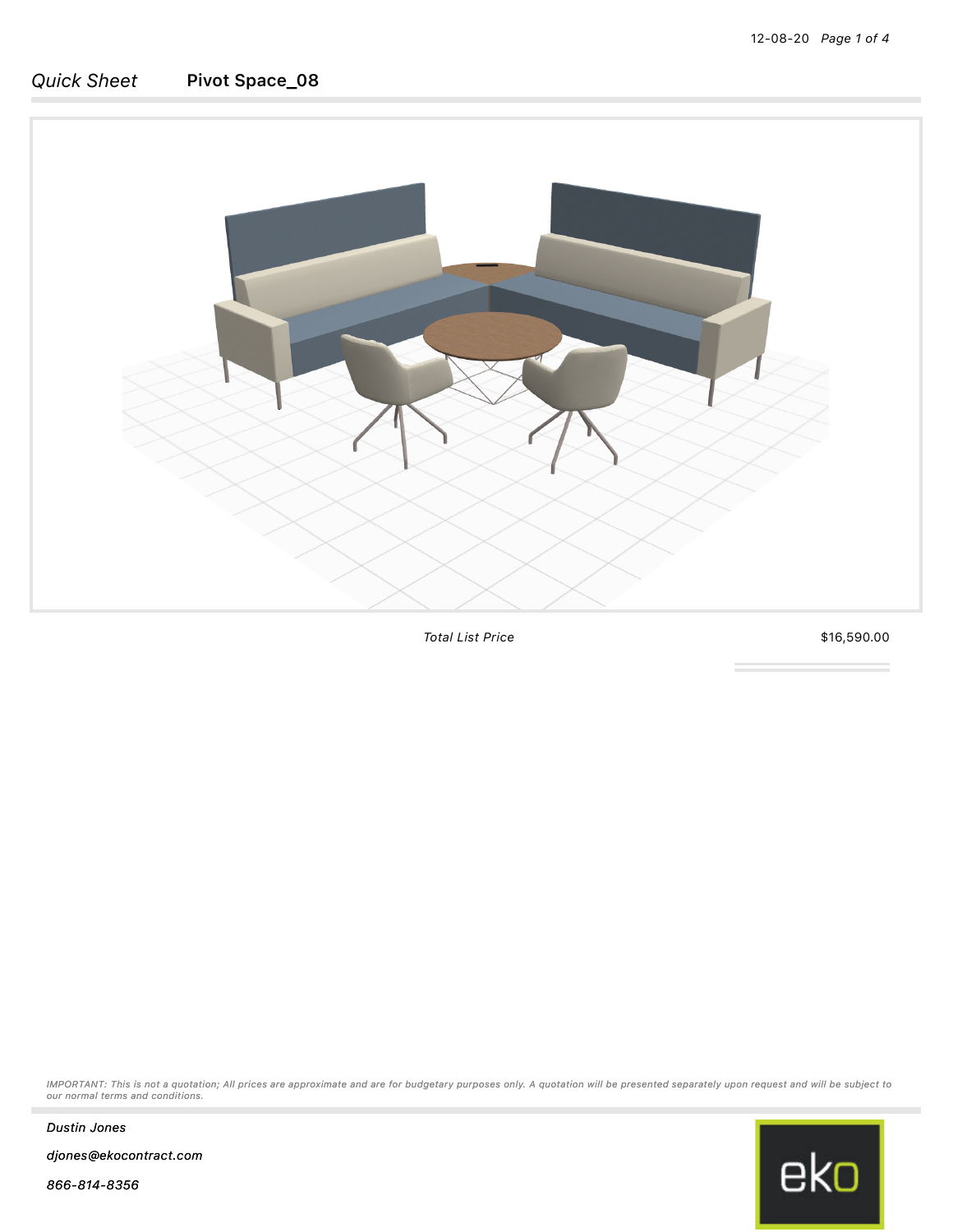| <b>MODEL</b>                                            |                                                                                                                | <b>QTY</b> | <b>LIST PRICE</b> | <b>EXTENDED</b> |
|---------------------------------------------------------|----------------------------------------------------------------------------------------------------------------|------------|-------------------|-----------------|
| 62045                                                   |                                                                                                                | 1          | \$2,380           | \$2,380         |
|                                                         | Mozzo 27.5X28x17 Corner Laminate Table With power center                                                       |            |                   |                 |
|                                                         | Metal Paint Color Option<br>PC20 Flat Black                                                                    |            |                   |                 |
|                                                         | Laminate Finish Option<br><b>WGL Wood Grain Laminates</b><br><b>Wood Grain Laminates</b><br>7987 Palisades Oak |            |                   |                 |
| 63019L                                                  |                                                                                                                | 1          | \$5,233           | \$5,233         |
| Mozzo 85X33.5X51 Left Arm Three Seat with privacy Panel |                                                                                                                |            |                   |                 |
|                                                         | Metal Paint Color Option<br>PC5 Chrome                                                                         |            |                   |                 |
|                                                         | Flat Power/Data Center ?                                                                                       |            |                   |                 |
|                                                         | Upholstery Selection (Remainder)<br>G4 Grade 4<br>Grade 4<br>MH Maharam<br>Lariat Vinyl<br>025 Alabaster       |            |                   |                 |
|                                                         | <b>Upholstery Selection (Privacy Panel)</b><br>G4 Grade 4<br>Grade 4<br>MH Maharam<br>Lariat Vinyl<br>020 Lake |            |                   |                 |
|                                                         | <b>Upholstery Selection (Seat)</b><br>G4 Grade 4<br>Grade 4<br>MH Maharam<br>Lariat Vinyl<br>020 Lake          |            |                   |                 |

*IMPORTANT: This is not a quotation; All prices are approximate and are for budgetary purposes only. A quotation will be presented separately upon request and will be subject to our normal terms and conditions.*



*Dustin Jones*

*djones@ekocontract.com*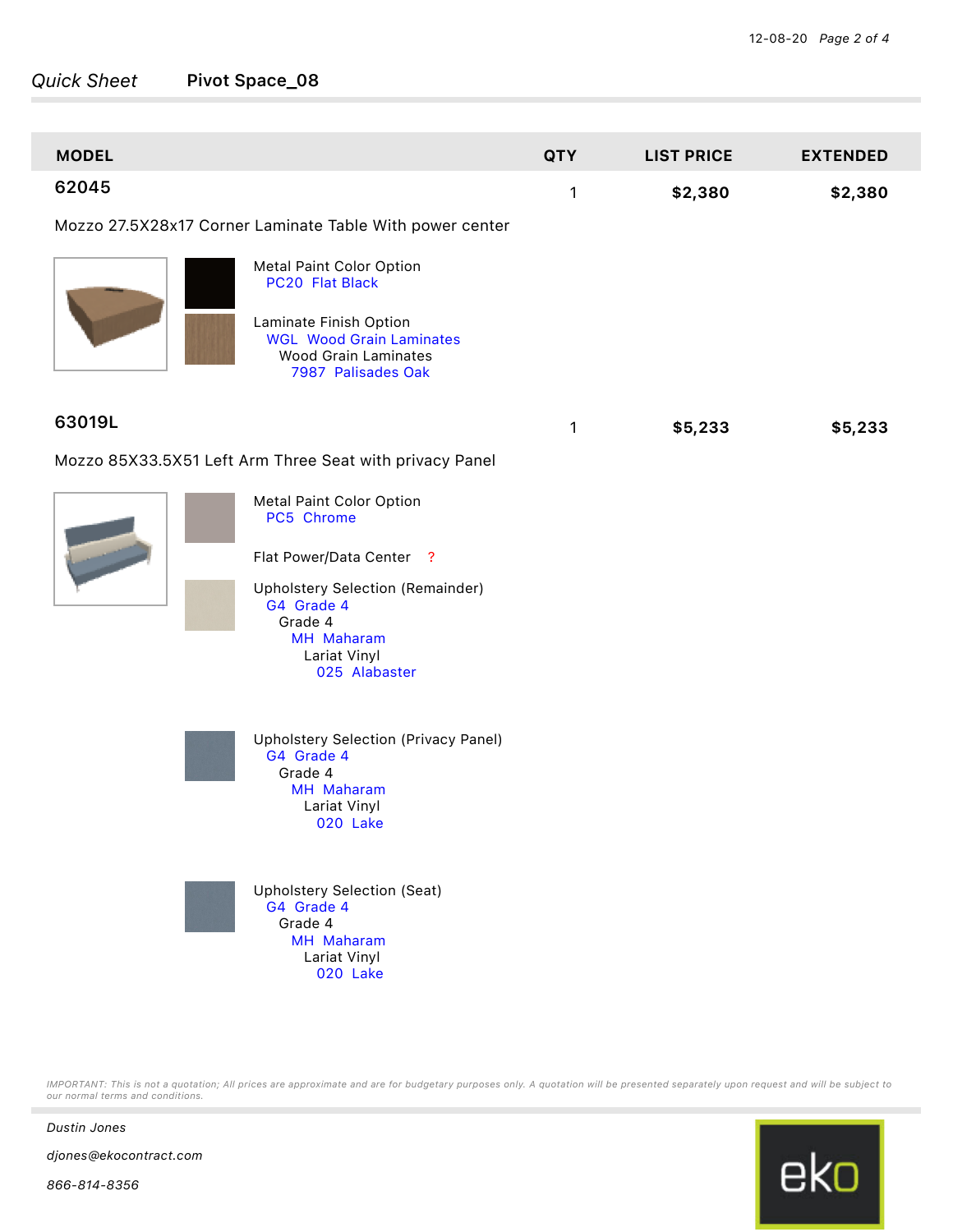| <b>MODEL</b> |                                                                                                                                                                                                                                                                                      | <b>QTY</b> | <b>LIST PRICE</b> | <b>EXTENDED</b> |
|--------------|--------------------------------------------------------------------------------------------------------------------------------------------------------------------------------------------------------------------------------------------------------------------------------------|------------|-------------------|-----------------|
|              | Higher Of The 3 Grades<br>G4 Grade 4                                                                                                                                                                                                                                                 |            |                   |                 |
|              | Moisture Barrier 1-Back Option ?                                                                                                                                                                                                                                                     |            |                   |                 |
| 63019R       |                                                                                                                                                                                                                                                                                      | 1          | \$5,162           | \$5,162         |
|              | Mozzo 85X33.5X51 Right Arm Three Seat with privacy Panel                                                                                                                                                                                                                             |            |                   |                 |
|              | Metal Paint Color Option<br>PC5 Chrome<br>Flat Power/Data Center ?<br><b>Upholstery Selection (Remainder)</b><br>G4 Grade 4<br>Grade 4<br>MH Maharam<br>Lariat Vinyl<br>025 Alabaster<br>Upholstery Selection (Privacy Panel)<br>G4 Grade 4<br>Grade 4<br>MH Maharam<br>Lariat Vinyl |            |                   |                 |
|              | 020 Lake<br><b>Upholstery Selection (Seat)</b><br>G4 Grade 4<br>Grade 4<br>MH Maharam<br>Lariat Vinyl<br>020 Lake<br>Higher Of The 3 Grades<br>G4 Grade 4                                                                                                                            |            |                   |                 |

*IMPORTANT: This is not a quotation; All prices are approximate and are for budgetary purposes only. A quotation will be presented separately upon request and will be subject to our normal terms and conditions.*



*866-814-8356*

*djones@ekocontract.com*

*Dustin Jones*